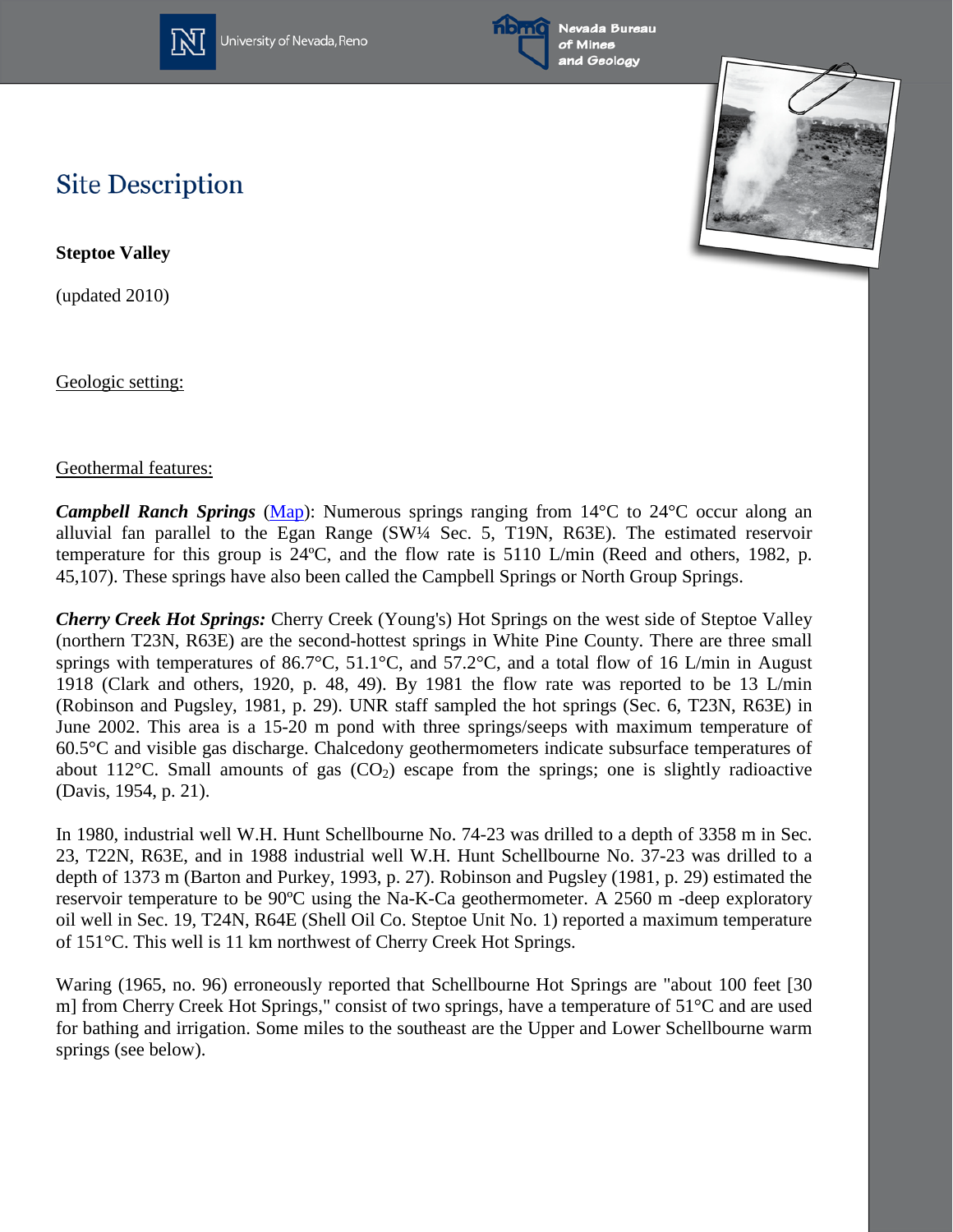

Jniversity of Nevada, Reno



Nevada Bureau of Mines and Geology

## **Site Description**



*Collar and Elbow Spring:* The Collar and Elbow Spring is at the north end of Steptoe Valley in Sec. 33, T26N, R65E. It had a temperature of 33.3°C and flow rate of 68 L/min. on August 2, 1918. It issues from an old lakebed and has formed a tufa mound (Clark and others, 1920, p. 44, 49). In 1982, Reed reported the temperature to be 22<sup>o</sup>C with an estimated reservoir temperature of 30<sup>o</sup>C (Reed and others, 1982, p. 45, 107).

*Ely Warm Springs, Lackawanna Hot Springs:* Hot springs occur just north of Ely along the west edge of Steptoe Valley. The northernmost five springs in NE¼ Sec. 3, Tl6N, R63E are called the Lackawanna Hot Springs. They flow and have temperatures variously reported as 21°C and 32- 35°C. The flow rate in 1981 was 511 L/m (Robinson and others, 1981, p. 31). Mariner and others (1982, p. 46). estimated the reservoir temperature to be 40ºC. In 1966, the water was used in the Silver King Mines mill (Eakin and others, 1967; and Holmes, 1966, p. 21). The springs issue along a Quaternary fault (C. dePolo, unpubl. fault map, ca. 1990).

The Ely Warm Springs, to the south in Sec. 10, had a flow rate of 100 L/min and temperature of 29.4°C in April 1918, although later reports noted the discharge to be between 83-87 L/min (Robinson and others, 1981, p. 32; Reed and others, 1982, p. 45). There are no spring deposits, but tufa occurs nearby (Clark and others, 1920, p. 43, 46). In some cases the name "Ely Warm Springs" has been used for all the springs in this zone including the Lackawanna Springs.

*J Henroid Ranch:* A 28.3<sup>o</sup>C spring (name unknown) with a flow rate of 1,700 L/min is reported on the eastern edge of Steptoe Valley (Sec. 31, T24N, R65E) (Snyder, 1963).

*McGill* [\(Map\)](http://www.nbmg.unr.edu/geothermal/DetailedMaps/McGill.pdf): Near McGill, springs trace 8 km along the base of an alluvial slope paralleling the Duck Creek Mountains. The spring temperatures increase from north to south. Schoolhouse Spring at the north end of this zone, in the NW¼ SE¼ Sec. 3, Tl8N, R64E, had a temperature of 24.4°C and flow rate of 1,700 L/min on July 5, 1918 (Hardman and Miller, 1934).

The McGill Warm Springs at the south end of the zone range up to 29°C in temperature and flow 17,000 L/min (Clark and others, 1920). There are three main springs; a pool has been excavated at the largest. Several additional springs are covered by tailings from the huge Kennecott Copper Corp. mill. The water has been used in the mill and in a municipal swimming pool (Eakin and others, 1967). Reed estimated the reservoir temperature to be 29ºC (Reed and others, 1982, p. 107).

*Monte Neva Hot Springs [\(Map\)](http://www.nbmg.unr.edu/geothermal/detailedmaps/Monte%20Neva%20Hot%20Springs.pdf)*: The Monte Neva (Melvin, Goodrich) Hot Springs ~24 km north of McGill, are by far the hottest in White Pine County (SW¼ Sec. 24, NW¼ Sec. 25, T21N, R63E). Stearns and others (1937, no. 98) reported a temperature of 89.4°C, but three other studies measured 79°C (Clark and others, 1920, p. 47; Mifflin, 1968; and Hose and Taylor, 1974). In June 2002, UNR